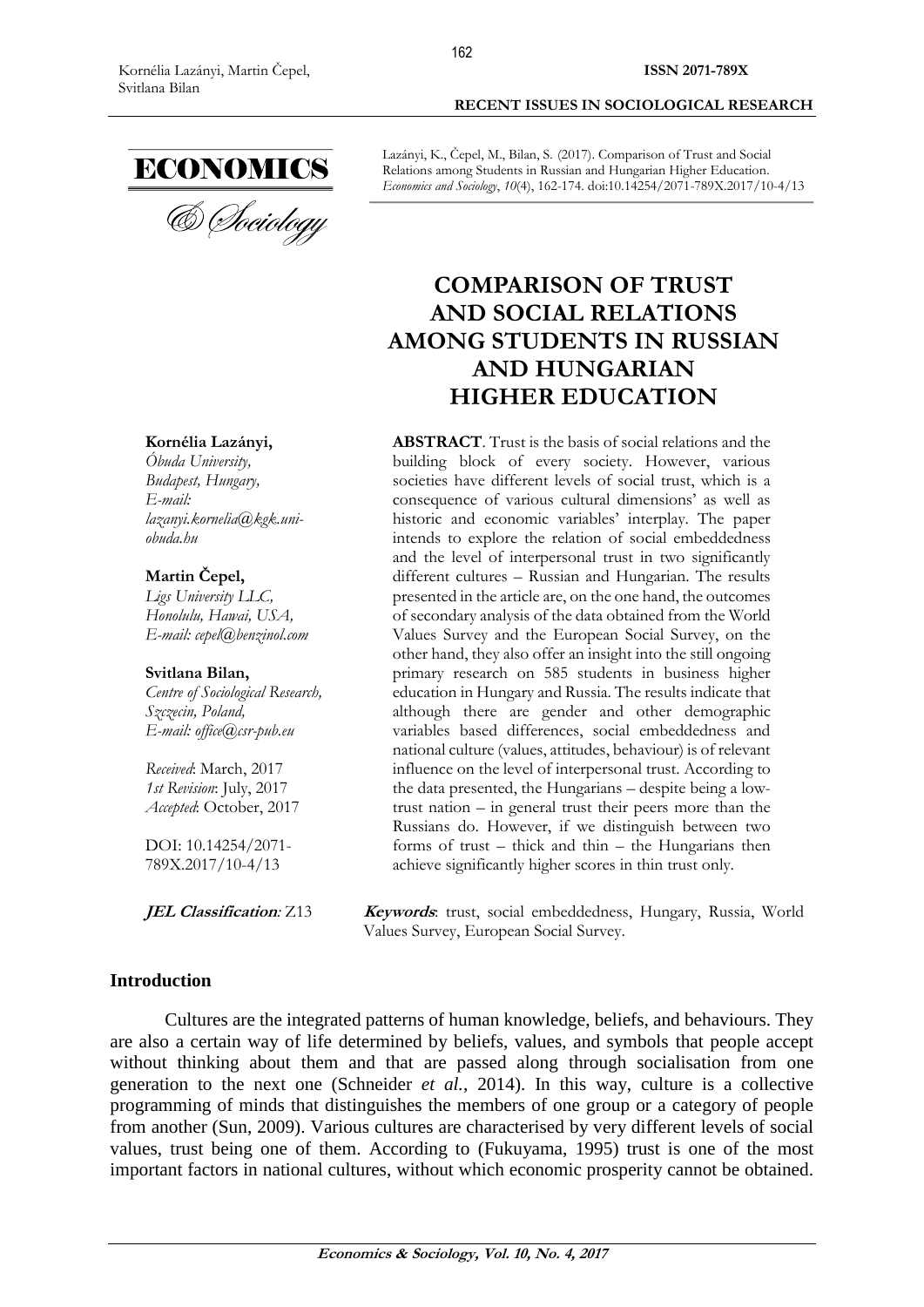Trust as a social phenomenon is especially relevant, since it influences relations on various levels. On a personal level it fosters collaboration and creativity (Anderson *et al.*, 2014), as well as organisational commitment and teamwork (Sol *et al.*, 2013). On the societal level it generates a sense of belonging and cooperation (Balliet, Van Lange, 2013). On this level of a society, it is also regarded as a phenomenon that enables collective actions and improves social relations (Freel, 2000; Davis, 2016). In the present article, the focus is on general trust; which is a belief that people hold about other people's benevolence (Bond *et al.*, 2004).

Various indicators of general trust are explored in international literature, but most of them are very focused on a certain subset's behaviour, hence cannot be regarded as representative of the whole population. However, the European Social Survey, with its targeted sampling methodology, provides trustworthy data on general trust. According to the research findings, some Northern European cultures – Denmark, Norway, Sweden and Finland – can be regarded as trusting cultures, while others, such as Hungarian, Czech and Polish, are distrusting cultures. *Figure 1* presents graphically the abovementioned differences with the help of data from round 7 of this survey (ESS, 2017).



Figure 1. Indictors of general trust among European countries *Source*: Own research based on the European Social Survey Round 7 data (ESS, 2017).

While the V4 countries share a common history and hence their value sets resemble each other, there are other cultures, outside Europe, that can also be characterised with low level of trust, such as Russia. This paper describes, on the one hand, the outcomes of our secondary analysis of the data from the World Values Survey, on the other hand, it presents an element of the still ongoing primary research on over five hundred students in business higher education in Hungary and Russia.

# **1. Social relations and trust**

We are social beings. We need others for sustaining ourselves, since the most of us are not able to create all the goods and services on our own that we require. Social embeddedness however is not only important because of tangible support. there is also an emotive component,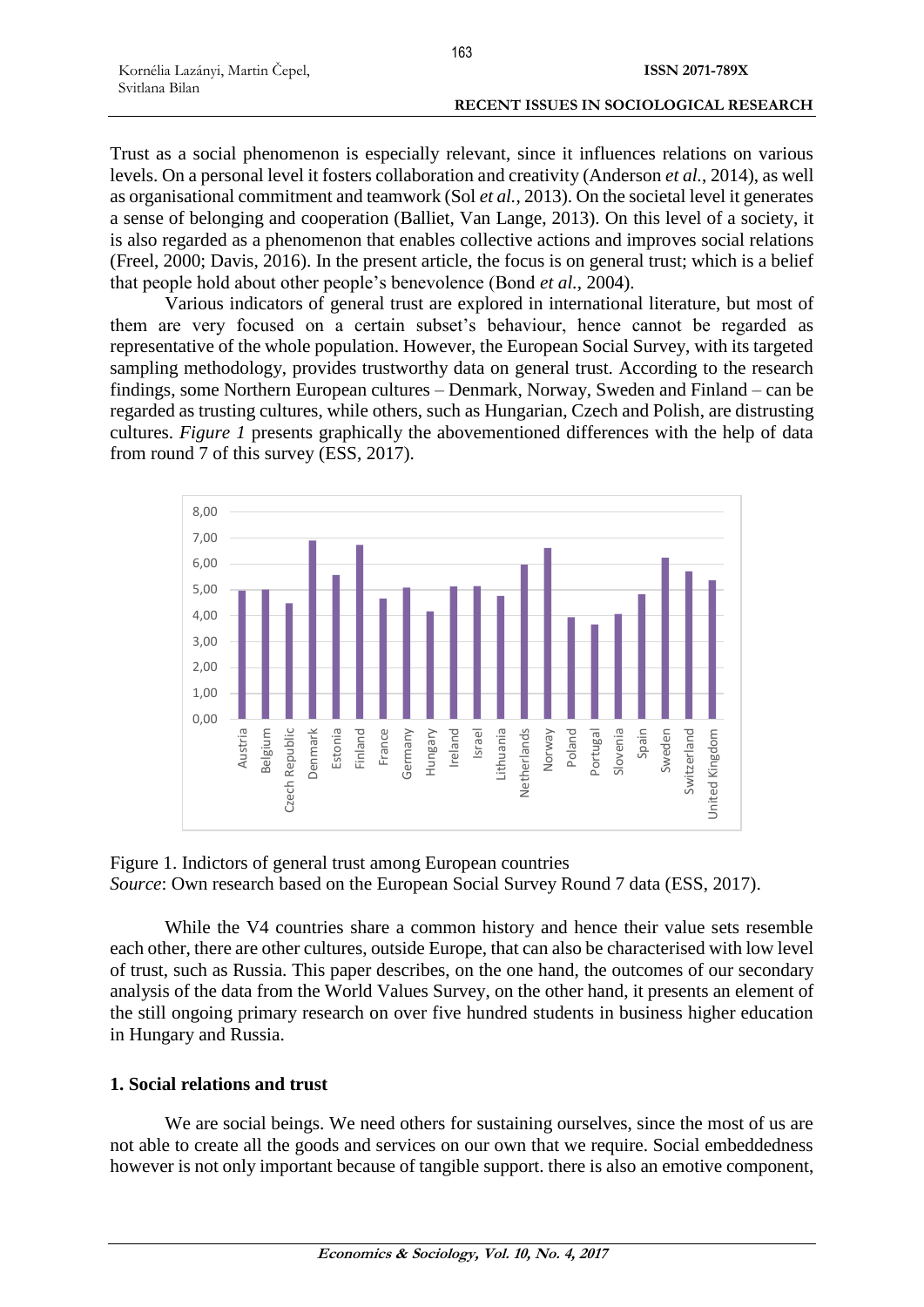that might even be more important. The sense of belonging to is a basic motivator (Maslow, Lewis, 1987). Having others around us, to connect with provides motivation and reward, can be a source of reassurance and punishment, offers resources and support in informational, tangible as well as emotional sense. Hence, social support is a multidimensional construct that includes tangible, informational, emotional support, esteem, and an access to a social network (Cutrona, Suhr, 1992). Thompson (1995) defined social embeddedness as frequency of contacts with others, which has a potential to integrate individuals into a supportive community. Over time people accumulate social support; social connections to others (Hansen *et al.*, 2001). However, the process of acquisition is strongly connected to the individuals' perceptions. Not the deed itself, but how it is seen by the other is the core notion of social support. In line with this Deelstra (Deelstra *et al.*, 2003) defined social support as the perceived helping behaviour of others. This definition emphasises the importance of the relation of the individuals concerned and the situation they are in.

The notion of social embeddedness is really hard to capture – mostly because of its dimensionality and perceived nature. Quantification is even more difficult, since frequency of contact is not the only feature to be taken into consideration when exploring social relations. On the basis of the social network approach of social support (Ellison *et al.*, 2014), support provided by various social contacts is dependent on the size, diversity, functionality and variability of the social network the individual possesses and the centrality of the very person within this network. Network connections can be strong and weak ties (Granovetter, 2005). However, social support, and especially centrality in a given network is not for free. The procurement of social support is based on reciprocity.

In line with this Lin (2001) defines social capital as an investment in social relations with expected returns. Hence social capital is strongly connected to one's ability to trust and accept dependency from others. Accordingly, in some literature, trust is perceived as a proxy indicator of social capital (Fukuyama, 1995; Kohn, 2009), while trust describes the quality of people's relations and, on a greater scale, their connectedness and their position within a given community or the whole society (Gambetta, 2000; Markowska-Przybyła and Ramsey, 2015; Szkudlarek and Biglieri, 2016).

Social relations can be separated into two basic categories on the basis of the belonging of the members involved (Putnam, 2000; Williams, 2006). Bridging ties connect people of various clusters (age, gender, social status, …) and increase the variety of one's social supportive belt. They are mostly week contacts, however are very effective when it comes to informational support. On the other hand, bonding ties are much stronger than bridging ties, and are infused with positive emotions and intimacy (Ellison *et al.*, 2014). They are more substantive, since they incorporate a higher level of interpersonal trust thick trust (Putnam, 2000).

According to Fukuyama (1999) if the social relations are rather bonding than bridging the society has a narrow radius of trust – people only develop trust within their own private spheres, with those whom they think to share the same values and beliefs. This means, people in low trust societies fail to meet and interact with people with different points of view and do not develop trust in public institutions or stand up for the greater good either (Newton, 2001). People lack patterns for cooperation and civil participation. This way, trust is a way to approach social networks and on a greater scale societies as well.

However, trust, the same as social relations, is hard to define. Various researchers concentrate on various features or dimensions of it. They even define various forms of it:

- affect and cognition based trust (McAllister, 1995).
- process-based, characteristic-based and institutional-based (Zucker, 1986),
- particular and general (Hardin, 2002),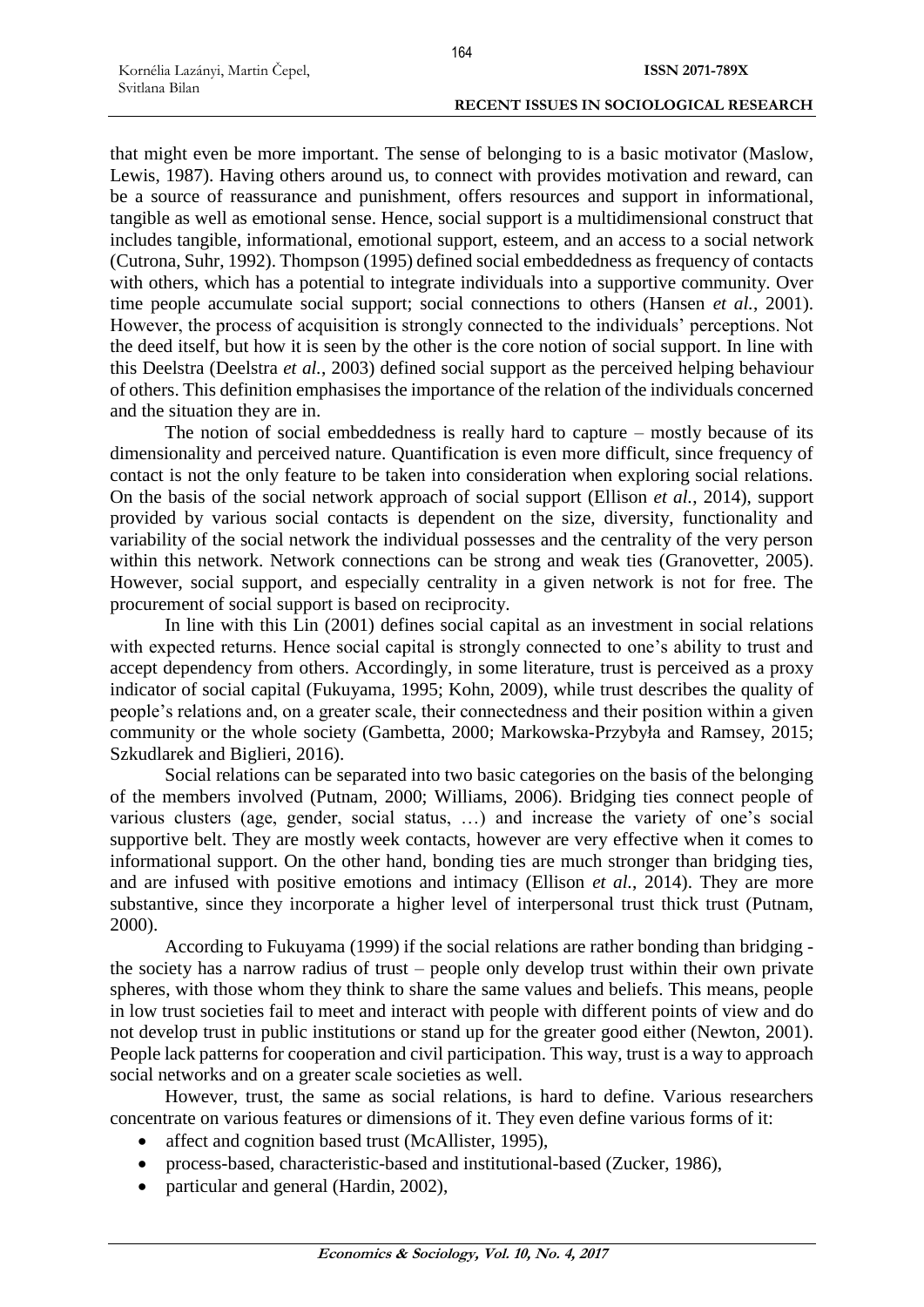- knowledge based strategic and particular (Uslaner, 2008),
- particular social trust, general social trust and political (Newton, Zmerli, 2010),
- particularised, generalised, and identity-based (Freitag, Bauer, 2013),
- social-integrative, value system based, information based (Dessewffy, 2014),
- interpersonal and social (Hadiwitanto, 2015).

In this paper – as an analogy of bridging and bonding ties the terminology of thick and thin trust will be used.

Thick trust is the basis of all trusting relations, since it is the first form of interpersonal relations (Erikson, 1993). When a baby is born the basic orientation towards others is basic trust. This is the strongest form, since babies are completely dependent on others in their first months. IN most cases, this basic trust transforms into thick trust towards family members with age, cognitive development and social experiences. Uslaner (2002) labels this form as particularised trust, since it is strongly connected to common background and shared cultural norms besides personal characteristics. Thick trust is based on familiarity, similarity and strong emotional relationship – the same as in bonding relations (Cook *et al.*, 2005). People who know each other well and for a long time tend to develop thick trust, which with time is not even considered trust, but induces automatic decisions and behaviour.

Thin trust is a relation between people from diverse social backgrounds, who might not know each other very well (Khodyakov, 2007). Hence, the relation of those involved is not unconditional, and is based rather on cognitive, than on emotive motifs (Luhmann, 1988). Thin trust is inevitable in obtaining bridging ties, which is necessary for obtaining resources, which are abundant within the network of bonding relations. In line with this, thin trust is not inferior to thick trust, only basically different. When developing thin trust, people usually either believe in the other party to be morally upright (Uslaner, 2002), or expect him to be fair, honest, and reasonable when dealing with us (Solomon, Flores, 2001). In this sense, thin trust is based on a presupposition of the other party complying with the basic ethical rules (Messick, Kramer, 2001; Nagaj and Zuromskaité, 2016).

# **2. Social relations and trust in Russia and Hungary**

As already presented in the introduction part, Hungarian culture is a low trust culture. It is not only reflected in the data of the European Social Survey (ESS, 2017), but is also underlined by the World Values survey data (WVS, 2015) as well. According to the WVS data, Russians can be characterised by a similarly low level of trust. While 70% of Hungarians think that most people cannot be trusted, in Russia the ratio of this thinking the same is 71%. In both countries, the majority of respondents was afraid of being taken advantage of. In both countries respondent evaluated their fear on a ten-points scale where 1 was totally agree and 10 do not agree at all. The average for Russian respondents was 5.55 (Std. Dev.: 2.594), while for Hungarians 5.64 (Std. Dev.: 2.162). The distribution of the responses is displayed on *Figure 2*.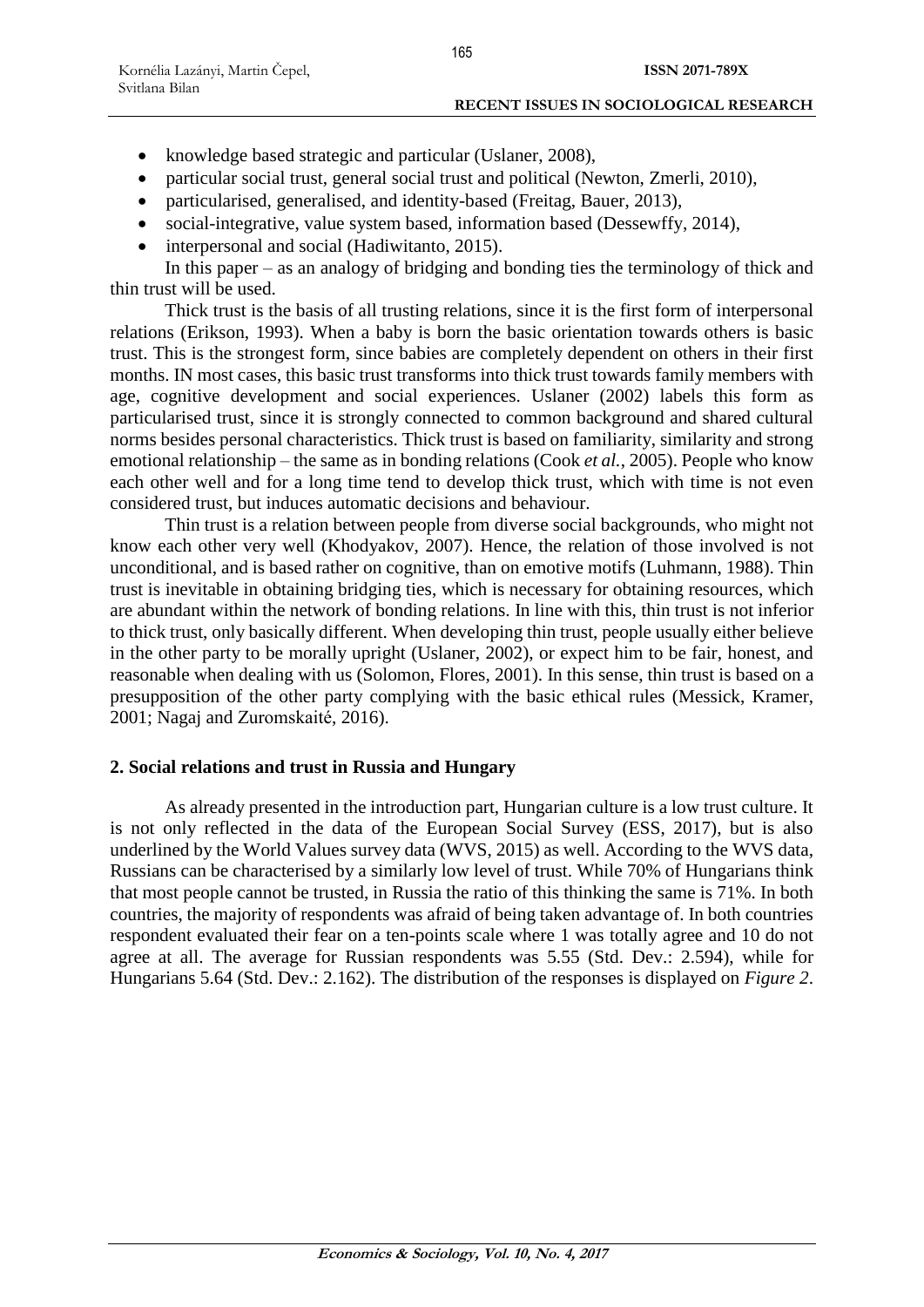

Figure 2. Respondents opinion regarding the question, whether most people would take advantage of them

*Source*: Own research based on World Values Survey data (WVS, 2015).

Russians and Hungarians are also similar, when it comes to various spheres of trust. The similarities are displayed on *Figure 3*. Data indicate scores on a four-point scale, where 1 represents totally agree and 4 totally disagree, hence the lower numbers indicate higher levels of trust, while lower numbers represent the lack of trust. The Russian sample consisted of 4481, while the Hungarian of 1004 respondents. As it is indicated by *Figure 3*, Russian respondents were slightly more trusting when it came to family members (thick trust), while they were more distrustful in every other aspect of social life (thin trust). However, when interpreting the data, it has to be noted, that family might mean different for Russians, then for Hungarians, since Russians are collectivistic and Hungarians are individualistic by their encompassing culture (Lazányi *et al.*, 2017).



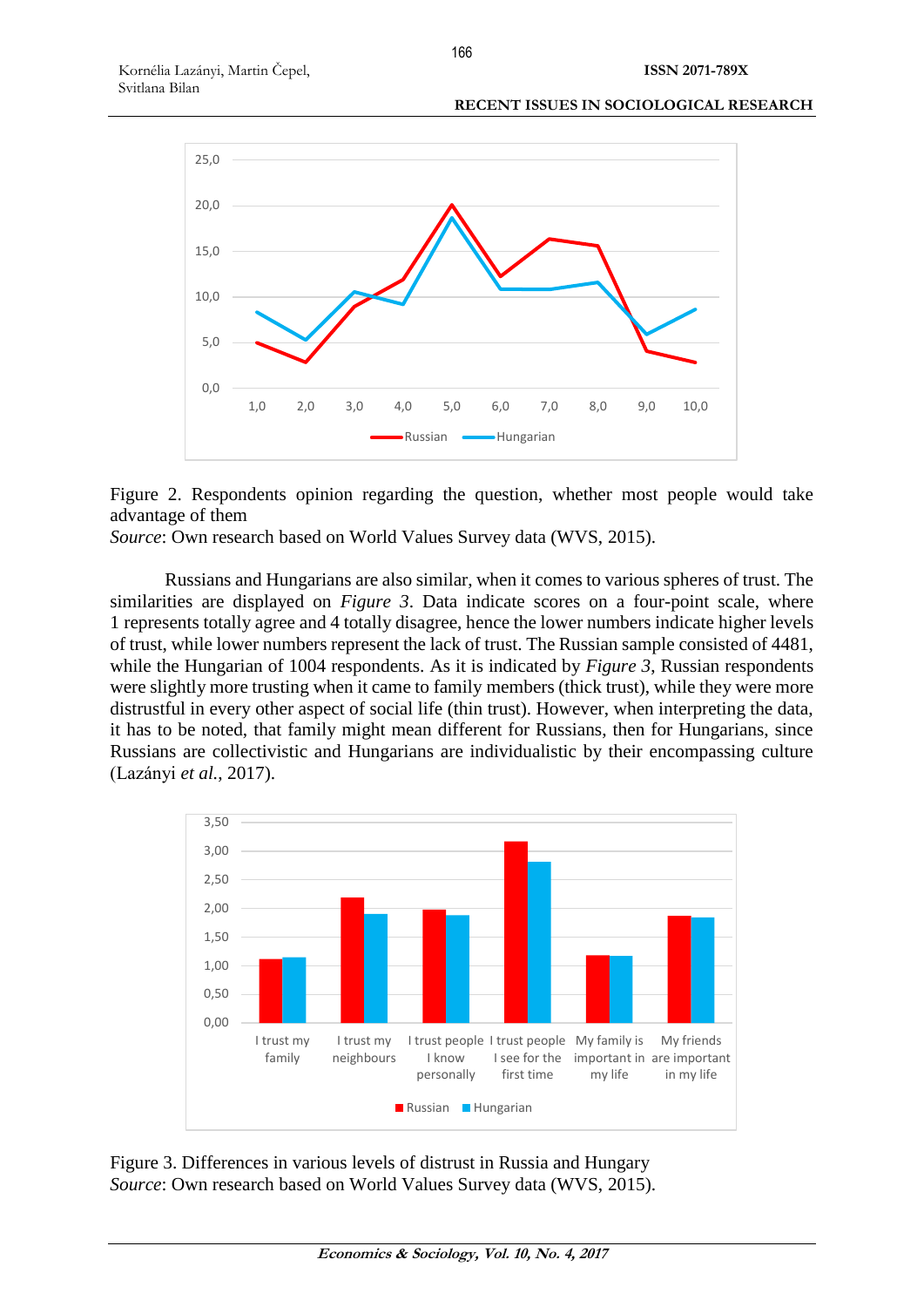As also displayed on *Figure 3*, family and friends are both slightly more important for Hungarians, than for Russians, even though, on the basis of WVS data 76.1% of the Russians stated to understand others' preferences, while only 68.4% of Hungarians.

# **3. Social relations and trust in Russia and Hungary – data of HEI students**

Within the frame of a research supported through the New National Excellence Program of the Ministry of Human Capacities a research has been delivered on social embeddedness and trust of business students of a Hungarian and a Russian university. 269 students from Óbuda University, Budapest, Hungary (OU), and 316 students of Saint Petersburg University of Aerospace Instrumentation, Saint Petersburg, Russia (SUAI) have voluntarily filled out the online questionnaire (Lazányi *et al.*, 2017) of which the Hungarian version has already been tested on various samples beforehand (Lazányi, 2017a, 2017b) while the Russian version has been translated by a native speaker and has been tested on a small population of Russian speaking Hungarian students, to validate its phrasing.

The data have been collected in November and December 2016 with targeted sampling, inviting only students of business studies of the two universities. This way, a sample of 585 students has been gathered. Along these lines, the data presented below are not representative of the whole Hungarian or Russian population, are only describing a special subset – those in business tertiary education. However, the differences might indicate, that the attitude towards others, social embeddedness and levels of various forms of trust is in transition in the Z generation, and the researched cultures are becoming slightly more trusting.

The average age in the Hungarian sample was 22.33 (Std.Dev.: 3.516), while that of the Russian students was almost 2 years younger, 20.45 (Std. Dev.: 2.089). The difference might lie in the fact, that while 12% of the Hungarian respondents were par-time students, there were no part-timers in the Russian sample.

Another important discrepancy might be a difference in the proportion of male students in the sample. While the Hungarian sample consisted of male students up to its 72%, the Russian sample only contained 30% male respondents. However, on the basis of the results of an independent samples' t-test, the gender of the respondents did not account for significant variance in the data.

Respondents from both country had to state, how many social contacts they have on a weekly basis with various (binding or bridging) ties. The results are displayed on *Figure 4*.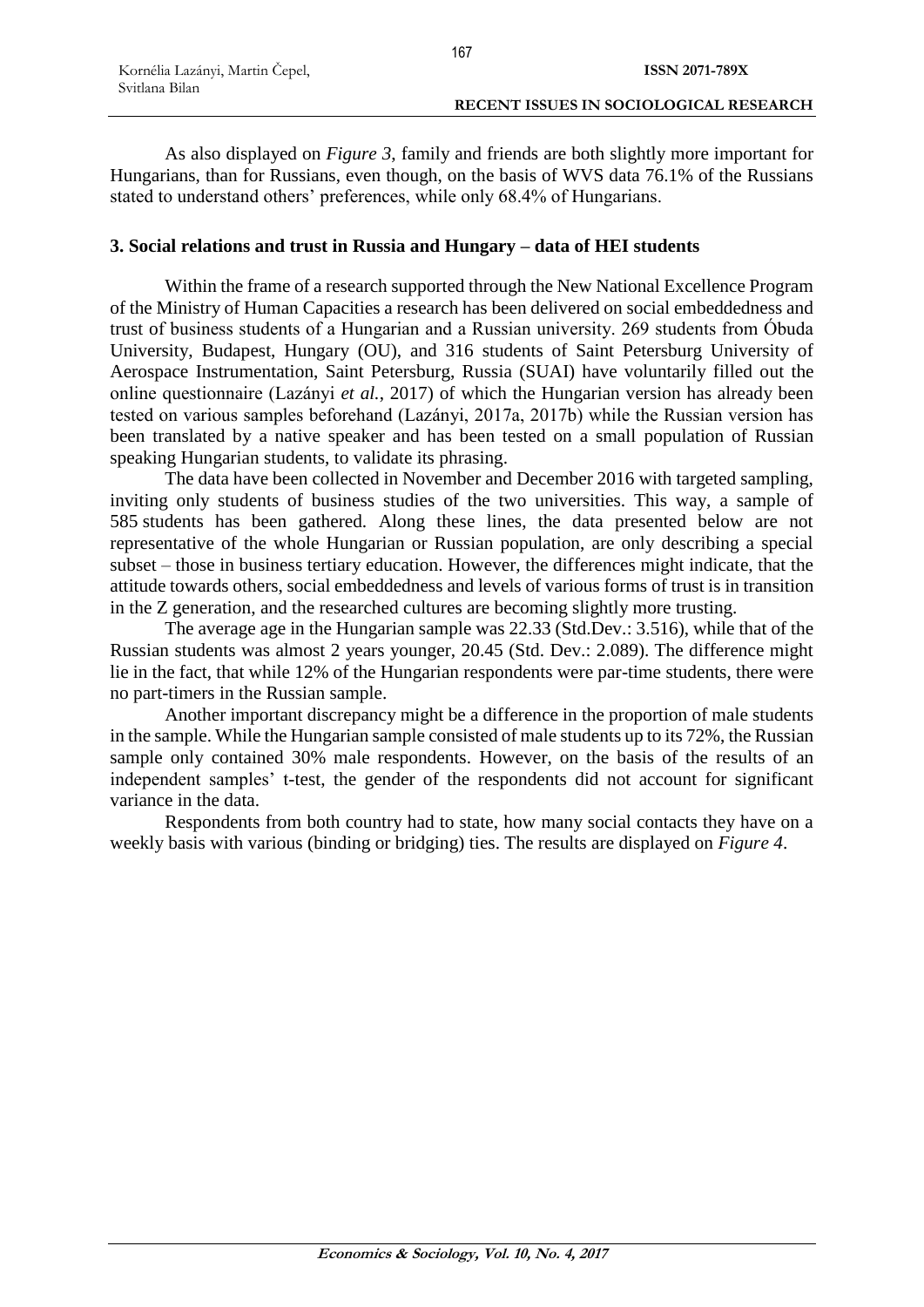**ISSN 2071-789X**

### **RECENT ISSUES IN SOCIOLOGICAL RESEARCH**



Figure 4. Number of various ties contacted on a weekly basis *Source*: Own research.

As indicated on *Figure 4*, Hungarian respondents contacted more family members and friends on a weekly basis, while Russian students had more acquaintances, whom they had a weekly contact with. What is more, the difference in case of family members and acquaintances was significant, as indicated in *Table 1*. Interestingly, despite regularly contacting more of their family and friends, Hungarian respondents indicated to have fewer honest contacts, than their Russian peers.

|  |  |  | Table 1. Significant differences between Hungarian and Russian respondents' scores |  |
|--|--|--|------------------------------------------------------------------------------------|--|
|  |  |  |                                                                                    |  |

|                                    | Levene's Test<br>for Equality of<br>Variances |           |  |               |                       | t-test for Equality of Means |                                     |                                                 |          |
|------------------------------------|-----------------------------------------------|-----------|--|---------------|-----------------------|------------------------------|-------------------------------------|-------------------------------------------------|----------|
|                                    | F                                             | Sig.<br>t |  | df            | $Sig. (2-$<br>tailed) | Mean                         | Std. Error<br>Difference Difference | 95% Confidence<br>Interval of the<br>Difference |          |
|                                    |                                               |           |  |               |                       |                              |                                     | Lower                                           | Upper    |
| Family<br>members                  | 0.805                                         | $0.37*$   |  | 3.561 511.158 | 0.000                 | 0.588                        | 0.165                               | 0.263                                           | 0.912    |
| Acquaintances 4.568 0.033** -3.308 |                                               |           |  | 578           | 0.001                 | $-4.142$                     | 1.252                               | $-6.601$                                        | $-1.683$ |

\* Equal variances cannot be assumed, \*\* Equal variances shall be assumed

In order to explore the respondents' trust levels towards various ties, they had to evaluate various groups of social contacts separately on a five-points Likert scale (where 1 is totally disagree and 5 is totally agree), on how much they trust them. The results are displayed in *Figure 5*.

168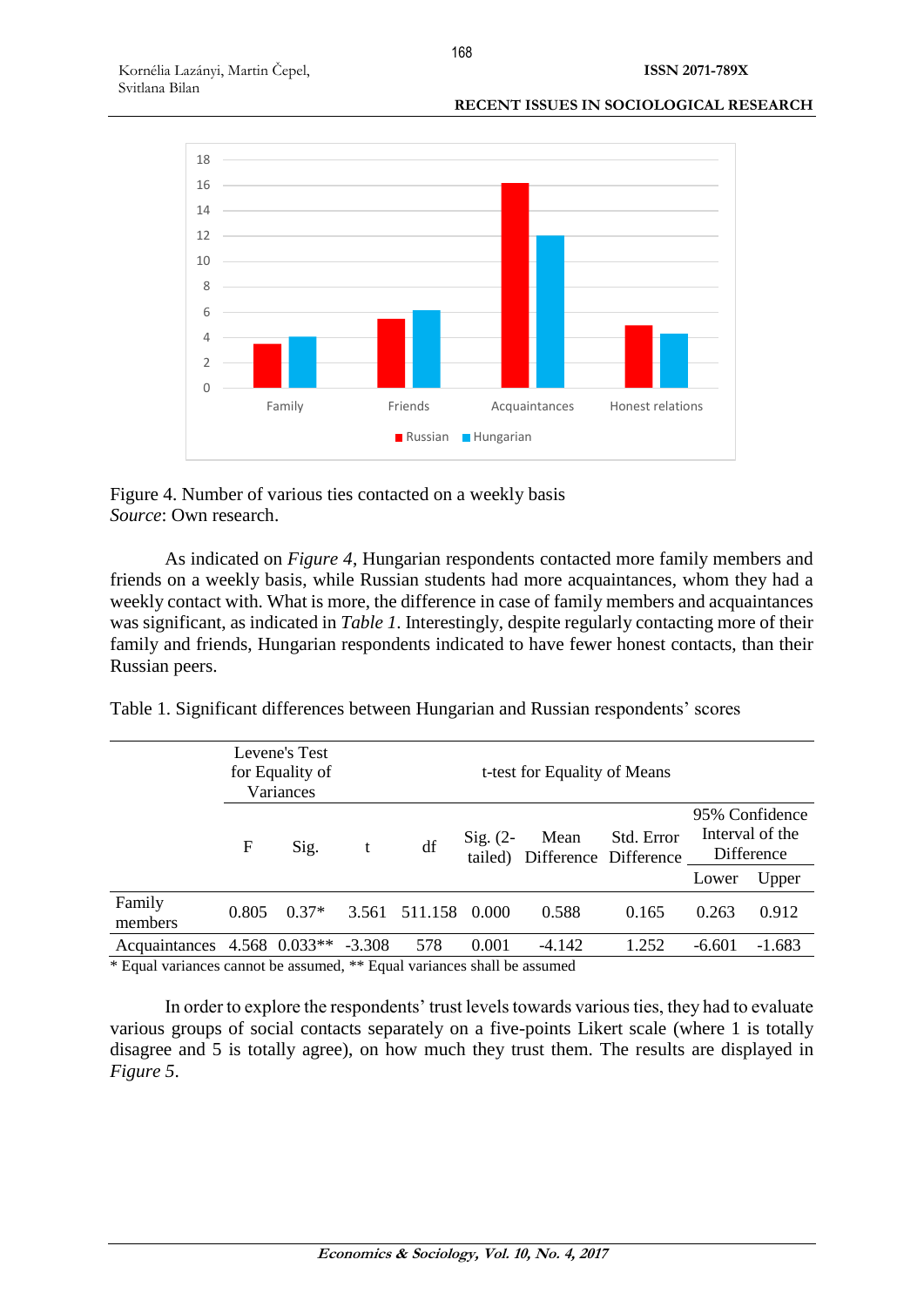

Figure 5. Respondents trust in various social ties *Source*: Own research.

Not surprisingly, Hungarians trusted their family members and friends more, than Russians did, however, contrarily to the higher number of frequently contacted acquaintances, Russian respondents indicated lower level of trust regarding their acquaintances. What is more, the differences between Hungarian and Russian respondents' evaluations were significant in case of their friends, acquaintances and strangers (For further details see *Table 2*). Nonetheless, this is in line with the WVS data displayed on *Figure 3*.

|  |  |  | Table 2. Significant differences between Hungarian and Russian respondents' scores |  |
|--|--|--|------------------------------------------------------------------------------------|--|
|  |  |  |                                                                                    |  |

|                  |        | Levene's Test<br>for Equality of<br>Variances |       |         |            | t-test for Equality of Means          |            |                                                 |       |
|------------------|--------|-----------------------------------------------|-------|---------|------------|---------------------------------------|------------|-------------------------------------------------|-------|
|                  | F      | Sig.                                          | t     | df      | Sig. $(2-$ | Mean<br>tailed) Difference Difference | Std. Error | 95% Confidence<br>Interval of the<br>Difference |       |
|                  |        |                                               |       |         |            |                                       |            | Lower                                           | Upper |
| Friends          | 2.221  | $0.137*$                                      | 2.245 | 574.893 | 0.025      | 0.157                                 | 0.070      | 0.020                                           | 0.295 |
| Acquaintances    | 21.031 | $0.000**$                                     | 4.580 | 578     | 0.000      | 0.386                                 | 0.084      | 0.221                                           | 0.552 |
| <b>Strangers</b> | 5.165  | $0.023**$                                     | 2.051 | 578     | 0.041      | 0.174                                 | 0.085      | 0.007                                           | 0.340 |

\* Equal variances cannot be assumed, \*\* Equal variances shall be assumed

The difference between the Russian and Hungarian students' responses is even more relevant, if we take into account that there were significant differences between the trust levels of males and females in the whole sample, and also within the Hungarian subset (see *Table 3*). These differences indicate that female students trust their family members more, than male students do. On the other hand, male students indicated higher level of trust towards strangers, than female students did. Unfortunately, these differences cannot be verified or falsified on the basis of WVS data, hence, to prove the existence of such difference further investigation are necessary.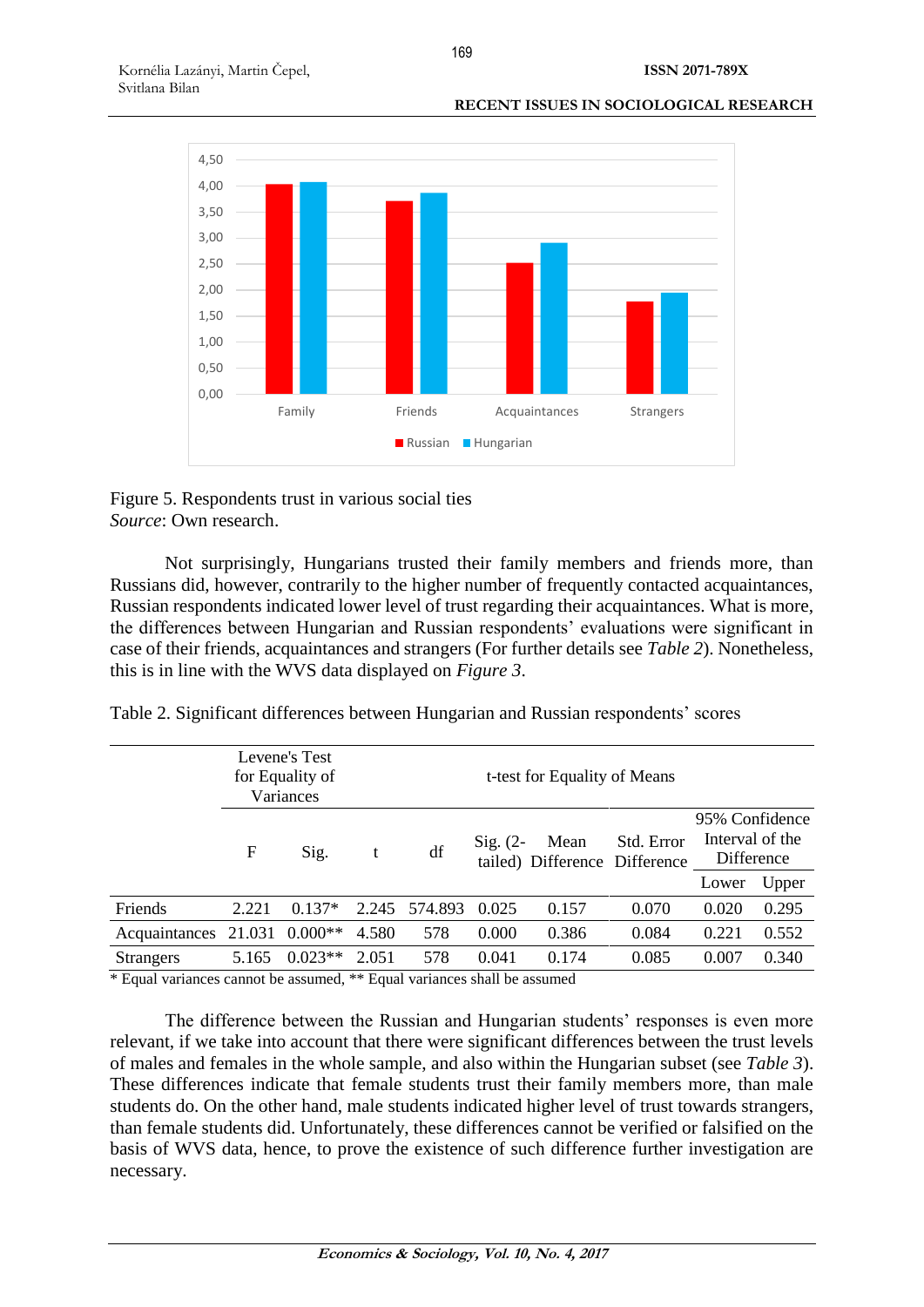|                                 | Levene's Test<br>for Equality<br>of Variances |       |          |         |                       | t-test for Equality of Means |                                     |          |                                                 |
|---------------------------------|-----------------------------------------------|-------|----------|---------|-----------------------|------------------------------|-------------------------------------|----------|-------------------------------------------------|
|                                 | F                                             | Sig.  | t        | df      | $Sig. (2-$<br>tailed) | Mean                         | Std. Error<br>Difference Difference |          | 95% Confidence<br>Interval of the<br>Difference |
|                                 |                                               |       |          |         |                       |                              |                                     | Lower    | Upper                                           |
| Family                          | 0.033                                         | 0.856 | -2.040   | 570.227 | 0.042                 | $-0.135$                     | 0.066                               | $-0.266$ | $-0.005$                                        |
| <b>Strangers</b>                | 1.812                                         | 0.179 | 2.090    | 577.109 | 0.037                 | 0.176                        | 0.084                               | 0.011    | 0.342                                           |
| Family<br>(Hungarian<br>subset) | 0.006                                         | 0.939 | $-2.288$ | 162.590 | 0.023                 | $-0.228$                     | 0.099                               | $-0.424$ | $-0.031$                                        |

### Table 3. Significant differences between male and female respondents' scores

\* Equal variances cannot be assumed, \*\* Equal variances shall be assumed.

Analysing the correlations of the introduced variables have called attention to the close relation of the number of friends and acquaintances regularly contacted (Pearson correl.: 0.469; Sig.: 0.000). This might indicate a personality trait of extroversion being more prevalent in this population, but can also point out a competency for handling bridging relations and building thin trust more easily. The same tendency was demonstrated with the correlation of inclination towards trusting friends, acquaintances and strangers. Since the correlations have ranged from 0.389 to 0.443, a factor analysis has been done to decrease the number of components. With the help of a Principal component analysis with Varimax rotation 2 components with Eigenvalues greater than 1 could be created that could represent the selected four variables adequately (*Table 4*).

Table 4. Communalities with Principal component analysis

|                     | Initial | Extraction |
|---------------------|---------|------------|
| Trust family        | 1.000   | 0.692      |
| Trust friends       | 1.000   | 0.702      |
| Trust acquaintances | 1.000   | 0.742      |
| Trust strangers     |         | በ Ջበዓ      |

Although reducing the number of variables from four to two is not a real change in numbers, the components created with the help of the Principal component analysis, using a Varimax rotation method with Kaiser normalization (*Table 5*) represent the two aspects of trust defined by international literature, namely that of thick (component 1) and thin trust (component 2).

|  | Table 5. Component Score Coefficient Matrix |  |  |  |
|--|---------------------------------------------|--|--|--|
|--|---------------------------------------------|--|--|--|

|                      | Component |          |  |
|----------------------|-----------|----------|--|
|                      |           |          |  |
| Trust family         | 0.587     | $-0.157$ |  |
| <b>Trust friends</b> | 0.538     | 0.012    |  |
| Trust acquaintances  | 0.137     | 0.507    |  |
| Trust strangers      | -0.217    | (1671)   |  |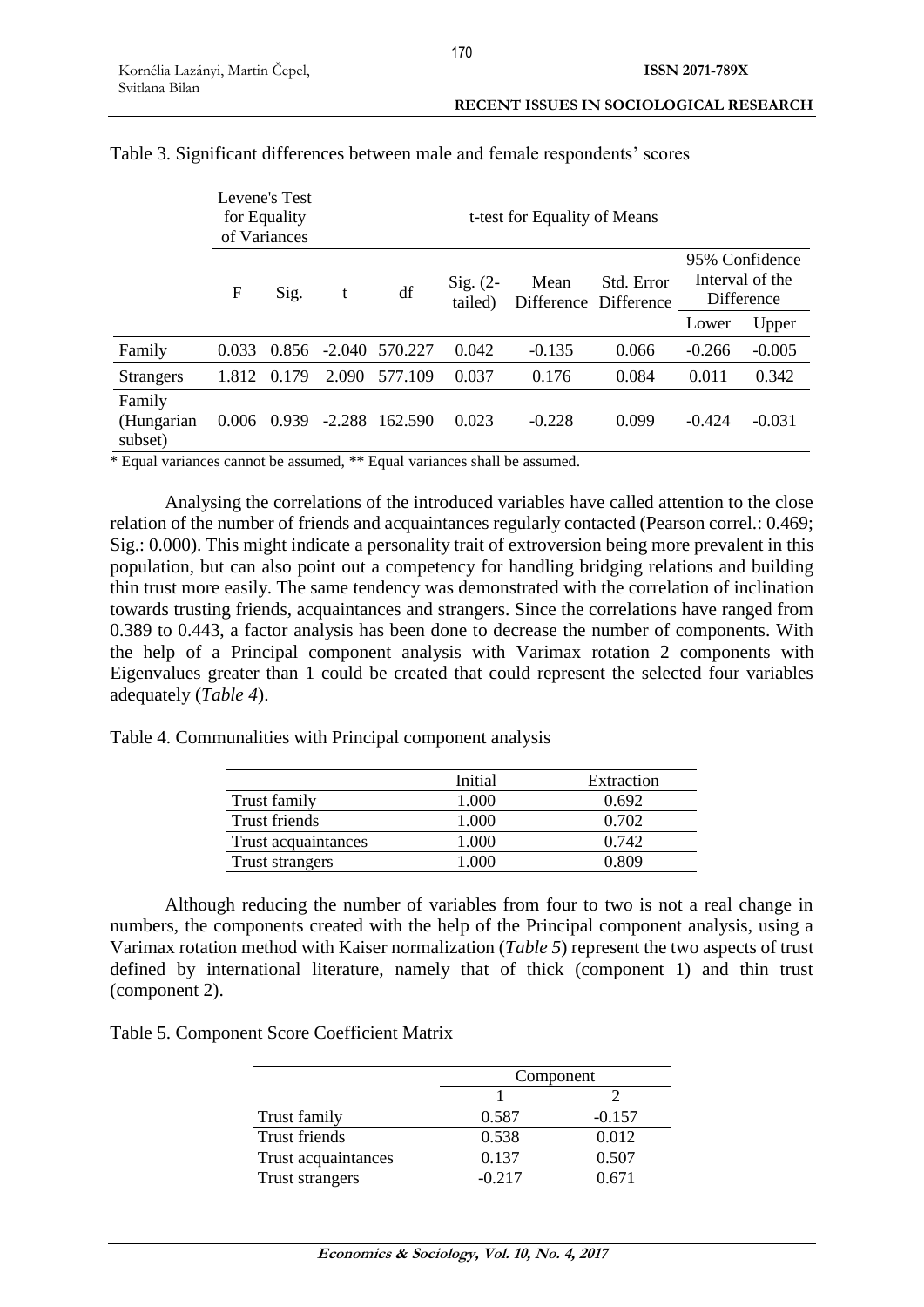With the help of the component values created in the above described manner, differences between male and female students, along with nationality based differences could be explored.

As displayed in *Table 6*, thin trust was more prevalent among male respondents and Hungarian respondents. However, since the Hungarian sample mainly consisted of male students, the difference between the two cultures regarding thin trust should be the subject of further research.

| Table 6. Significant differences regarding thin trust |  |  |
|-------------------------------------------------------|--|--|
|                                                       |  |  |

|                                                         |                   | Levene's Test<br>for Equality of<br>Variances | t-test for Equality of Means |                     |                   |       |                                             |                                                 |       |
|---------------------------------------------------------|-------------------|-----------------------------------------------|------------------------------|---------------------|-------------------|-------|---------------------------------------------|-------------------------------------------------|-------|
|                                                         | ${\rm F}$<br>Sig. |                                               | t                            | df                  | $\text{Sig.}$ (2- | Mean  | Std. Error<br>tailed) Difference Difference | 95% Confidence<br>Interval of the<br>Difference |       |
|                                                         |                   |                                               |                              |                     |                   |       |                                             | Lower                                           | Upper |
| Component $2-$<br>Thin trust<br>(Male-Female)           |                   | $1.642 \quad 0.201*$                          |                              | 2.597 575.052 0.010 |                   | 0.214 | 0.082                                       | 0.052                                           | 0.376 |
| Component $2-$<br>Thin trust<br>(Hungarian-<br>Russian) |                   | 5.147 0.024**                                 | 3.616                        | 578                 | 0.000             | 0.298 | 0.083                                       | 0.136                                           | 0.460 |

\* Equal variances cannot be assumed, \*\* Equal variances shall be assumed.

# **Conclusions**

Trust is the basis of social relations and hence it is the building block of societies. International literature distinguishes various forms of trust. In present paper – as an analogy of bridging and bonding social ties – thin and thick trust has been investigated with the help of data from representative international researches of the World Values Survey and the European Social Survey and 585 student responses form business faculties of Óbuda University in Hungary, and Saint Petersburg University of Aerospace instrumentation in Russia.

According to secondary data presented in this paper, booth Hungary and Russia are lowtrust countries. Although there are slight variations in trust levels towards various social spheres – like Russians trusting their family members more than Hungarians – trust, especially thin trust is very low in both countries. Since trust is a proxy variable for social support and influences the generation and maintenance of social ties heavily, this has far fetching consequences on individual, organisational as well as on societal level. In line with Fukuyama's (1995) theory without trust economic prosperity is curbed.

In order to explore, whether generation Z students are significantly different from their brethren in regard to their social embeddedness and various forms of trust, the primary research focused on students in higher education. What is more, to exclude the potential disturbing effect of various professional cultures, and make the two national datasets comparable, only business students have been researched.

The findings of the primary research were mostly in line with the secondary data presented in this paper. Russian respondents contacted fewer family members and friends on a daily basis, however, they had more acquaintances compared to Hungarian respondents.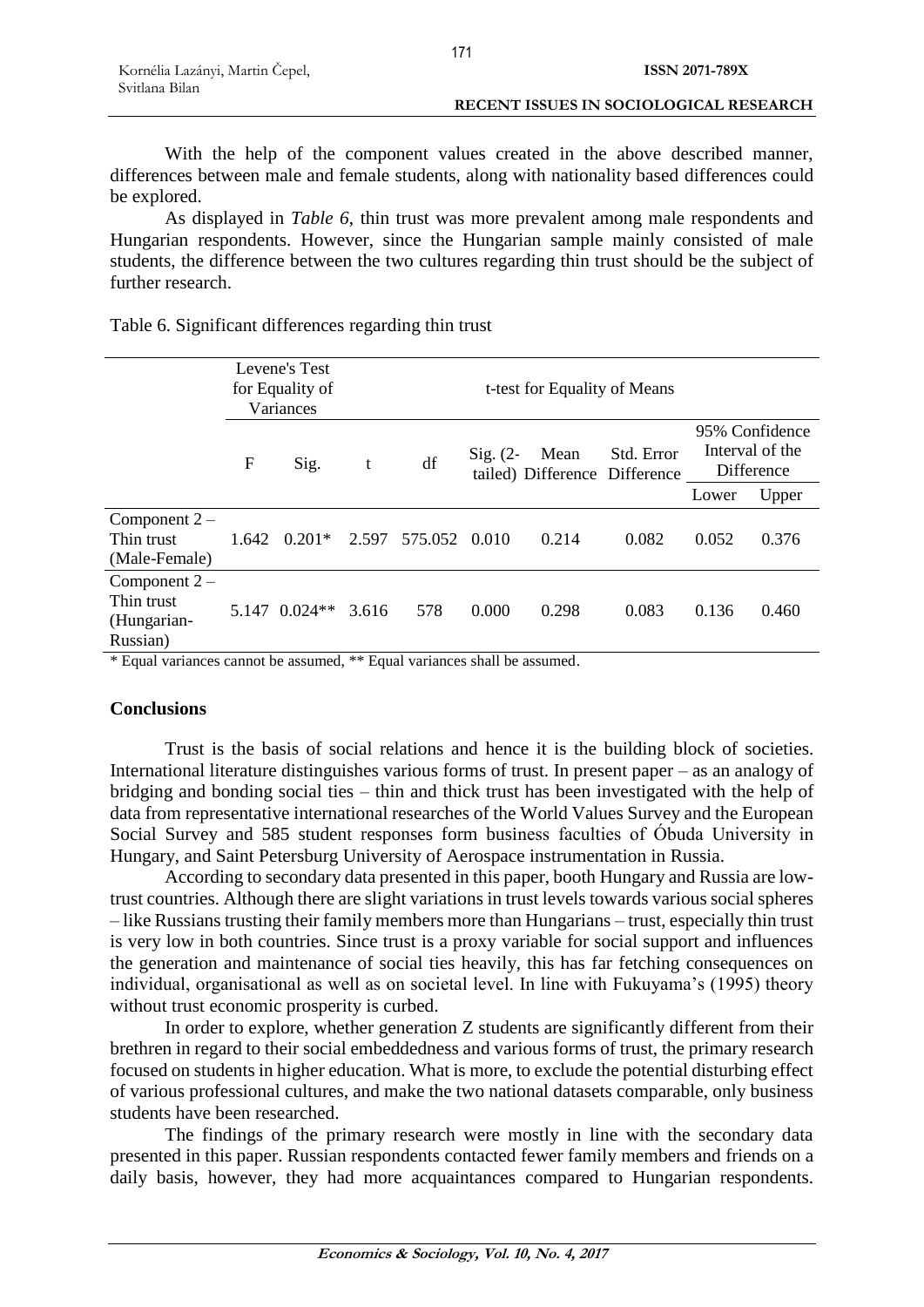Russians trusted all of their social contacts less, than Hungarians, however, interestingly they had more honest relations, than the Hungarian students stated to possess. What is more, Hungarians trusted their friends, acquaintances and even strangers more than Russians did. Another interesting difference was that no matter the nationality, male respondents trusted their family less and their acquaintances more than their female peers.

With the help of a Principal component analysis with Varimax rotation 2 components have been created, and these components were clearly equivalent to the two forms of trust thick and thin trust. With the help of the so created factors it could also be demonstrated that thin trust was more prevalent among male respondents and Hungarian respondents. However, since the Hungarian sample mainly consisted of male students, these results are rather indicative than probative, and induce further investigation.

### **Acknowledgement**

Present paper has been supported through the New National Excellence Program of the Ministry of Human Capacities of Hungary.



# **References**

- Anderson, N., Potočnik, K., Zhou, J. (2014). Innovation and creativity in organizations: A stateof-the-science review, prospective commentary, and guiding framework. *Journal of Management*, *40*(5), 1297-1333.
- Balliet, D.,Van Lange, P. A. (2013). Trust, punishment, and cooperation across 18 societies: A meta-analysis. *Perspectives on Psychological Science*, *8*(4), 363-379.
- Bond, M. H., Leung, K., Au, A., Tong, K. K., De Carrasquel, S. R., Murakami, F., ... Boen, F. (2004). Culture-level dimensions of social axioms and their correlates across 41 cultures. *Journal of Cross-Cultural Psychology*, *35*(5), 548-570.
- Cook, K. S., Hardin, R., Levi M. (2005). *Cooperation without trust?* New York, Russell Sage Foundation.
- Cutrona, C. E., Suhr, J. A. (1992). Controllability of stressful events and satisfaction with spouse support behaviors. *Communication Research*, *19*(2), 154-174.
- Davis, J. P. (2016). The Group Dynamics of Interorganizational Relationships Collaborating with Multiple Partners in Innovation Ecosystems. *Administrative Science Quarterly*, *61*(4), 621-661.
- Deelstra, J. T., Peeters, M. C. W., Schaufeli, W. B., Stroebe, W., Zijlstra F. R. H., van Doornen, L. P (2003). Receiving instrumental support at work: When help is not welcome. *Journal of Applied Psychology*, *88*(2), 324-331.
- Dessewffy, T. (2014). *A gonosz szociológiája*. Budapest, Geopen Könyvkiadó.
- Ellison, N. B., Vitak, J., Gray, R., Lampe, C. (2014). Cultivating social resources on social network sites: Facebook relationship maintenance behaviors and their role in social capital processes. *Journal of Computer*‐ *Mediated Communication*, *19*(4), 855-870.
- Erikson, E. (1993). *Childhood and Society*. New York: Norton.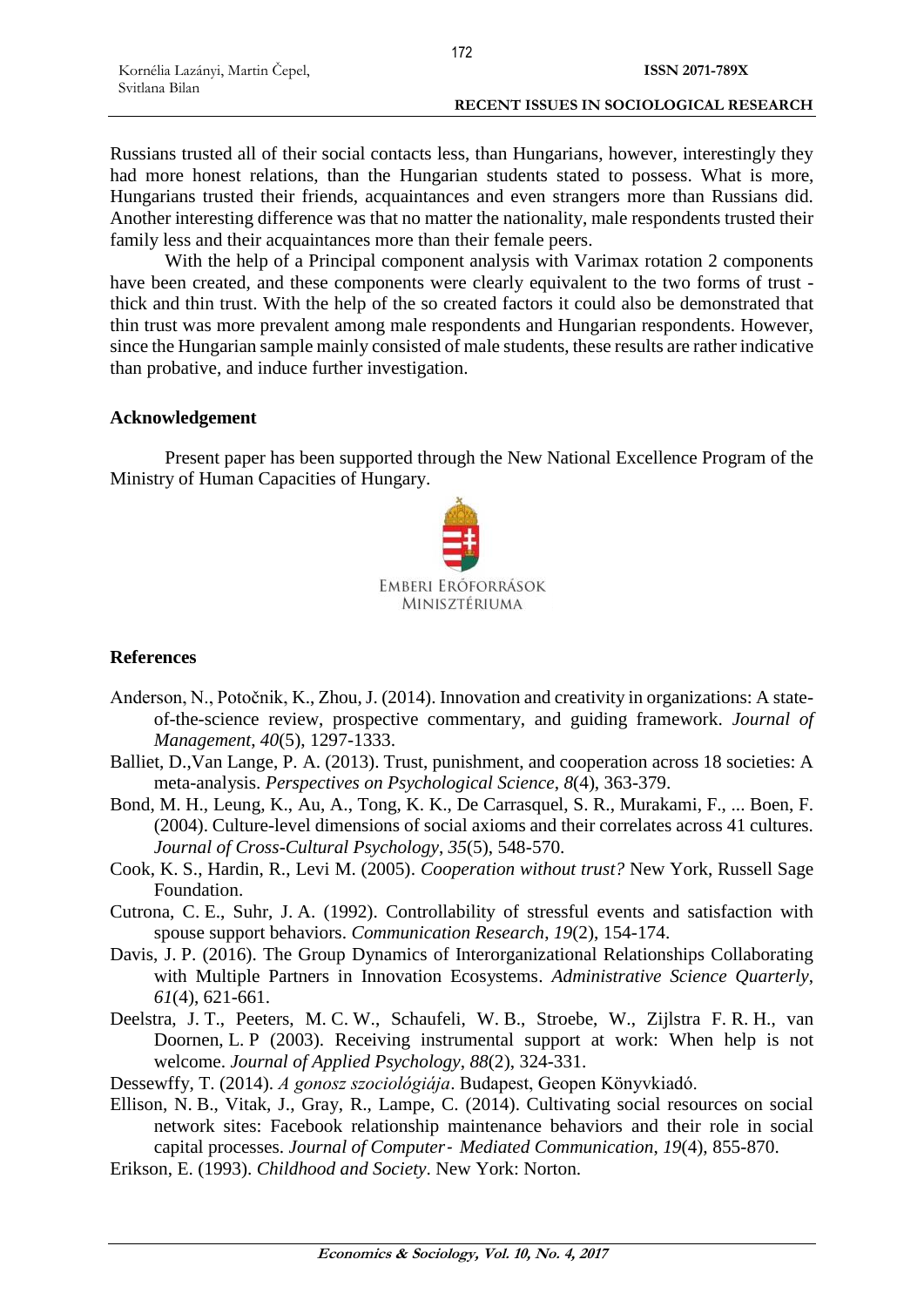- European Social Survey's (ESS, 2017). // http://www.europeansocialsurvey.org/ (referred on 02/062017).
- Freel, M. (2000). External linkages and product innovation in small manufacturing firms. *Entrepreneurship & Regional Development*, *12*(3), 245-266.
- Freitag, M., Bauer, P. C. (2013). Testing for measurement equivalence in surveys dimensions of social trust across cultural contexts. *Public Opinion Quarterly*, *77*(1), 24-44.
- Fukuyama, F. (1995). *Trust: The social virtues and the creation of prosperity*. Free Press Paperbacks.
- Gambetta, D. (2000). Can we trust trust? In: Gambetta, D. (ed.), *Trust: Making and breaking cooperative relations*. Blackwell, 213-237.
- Granovetter, M. (2005). The impact of social structure on economic outcomes. *The Journal of Economic Perspectives*, *19*(1), 33-50.
- Hadiwitanto, H. (2015). *Religion and Generalised Trust: An Empirical-theological Study*. LIT Verlag, Berlin.
- Hansen, M. T., Podolny, J. M., Pfeffer, J. (2001). *So many ties, so little time: A task contingency perspective on corporate social capital in organizations 21-57*. In Social capital of organizations Emerald Group Publishing Limited.
- Hardin, R. (2002). *Trust and Trustworthiness*. Russell Sage Foundation, New York.
- Khodyakov, D. (2007). Trust as a process: A three-dimensional approach. *Sociology*, *41*(1), 115-132.
- Kohn, M. (2009). *Trust: Self-interest and the common good*. Oxford, Oxford University Press.
- Lazányi, K., Bilan, J., Baimakova, K (2017). *Do people in collectivist cultures trust each other more?* – Comparative analysis of Hungarian and Russian students in business higher education. The Monitoring of Public Opinion: Economic and Social Changes Journal. In Press.
- Lin, H. F. (2011). An empirical investigation of mobile banking adoption: The effect of innovation attributes and knowledge-based trust. *International Journal of Information Management*, *31*(3), 252-260.
- Luhmann, N. (1988). Familiarity, Confidence, Trust: Problems and Alternatives. In: D. Gambetta (ed.), *Trust. Making and Breaking Cooperative Relations*, 94-107. New York: Basil Blackwell.
- Markowska-Przybyła, U., Ramsey, D. M. (2015). Social Capital and Polish Students' Behaviour in Experimental Games Designed to Illustrate Cooperation. *Economics and Sociology*, *8*(4), 191-206.
- Maslow, A. K., Lewis, J. (1987). *Maslow's hierarchy of needs*. Salenger Incorporated: 14.
- McAllister, D. J. (1995). Affect-and cognition-based trust as foundations for interpersonal cooperation in organizations. *Academy of Management Journal*, *38*(1), 24-59.
- Messick, D. and R. Kramer (2001). Trust as a Form of Shallow Morality. In: K. Cook (ed.), *Trust in Society*, 89-119. New York: Russell Sage Foundation.
- Nagaj, R., & Zuromskaité, B. (2016). Incomes and the Willingness of Students in Poland and Lithuania to Participate in Charitable Activities. *Journal of International Studies*, *9*(2), 127-138.
- Newton, K. (2001). Trust, Social Capital, Civil Society and Democracy. *International Political Science Review*, *22*, 201-14.
- Newton, K., Zmerli, S. (2011). Three forms of trust and their association. *European Political Science Review*, *3*(2), 169-200.
- Putnam, R. D. (2000). *Bowling Alone. The Collapse and Revival of American Community*. Simon and Schuster, New York.